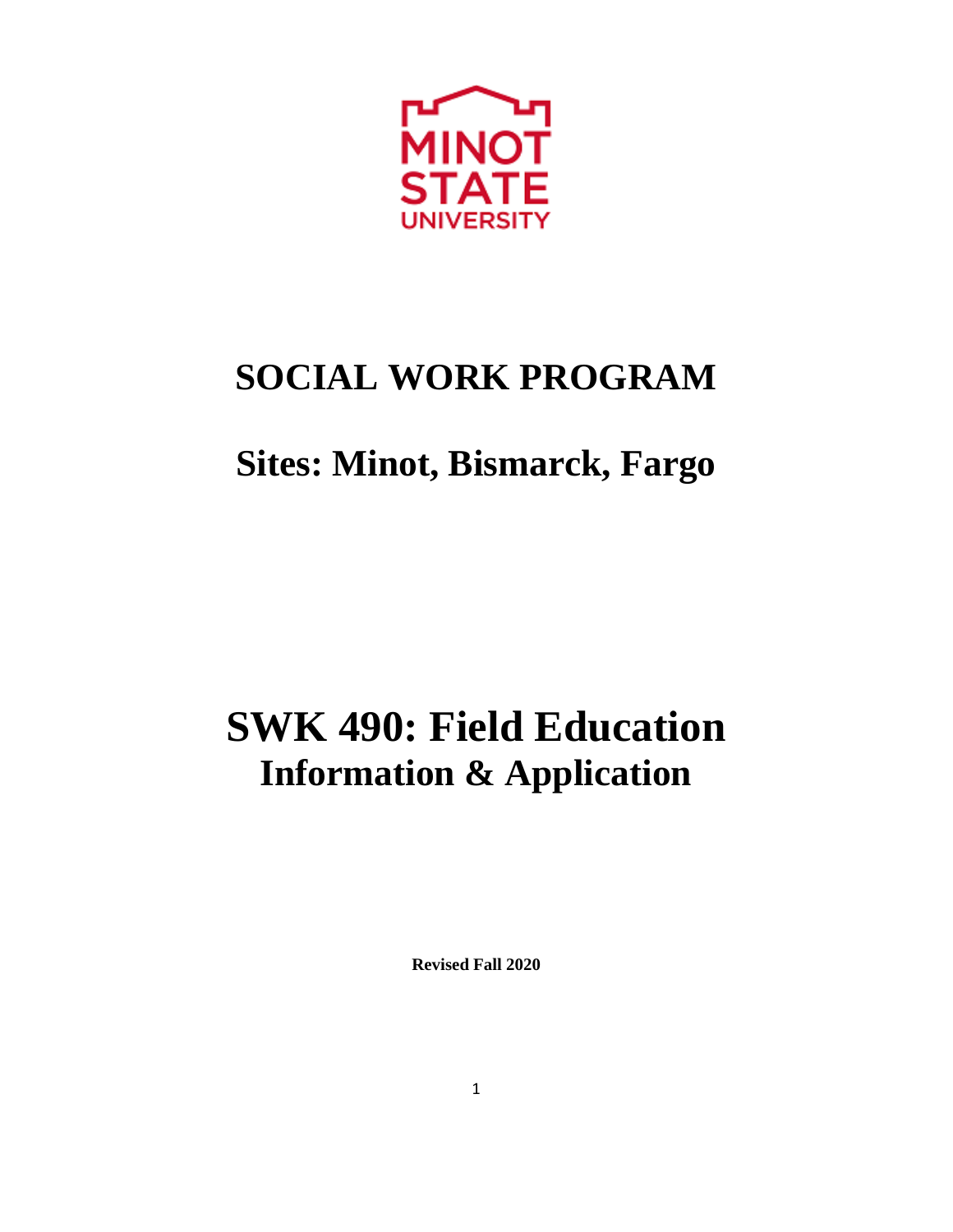# **Minot State BSW Field Education Information & Application**

### **Future Field Education Students,**

**In this Field Education Information & Application Packet, you will find information about Field Education. The Field Application worksheets begin after this information section. Please read all information and complete all worksheets in this packet. You are responsible to know its contents and to complete the worksheets with all required, accurate information. Your Field Education placement is your first professional job. Treat this process as such.**

## **Field Education Information**

## **1. How is Field Education structured?**

While you are in Field Education, you will work Monday through Thursday during your agency's regular hours, which may include evenings (some agencies may also require weekend hours). On Friday mornings you are required to attend *SWK 491: Senior Seminar*.

## **2. Can I work another job when I am in Field Education?**

It is strongly encouraged that students **not** be employed while they are in Field Education since the internship experience can be very demanding. If you must work during Field Education, you must get approval from the Field Director (Minot, Bismarck) or Field Coordinator (Fargo), depending on your location. Your academic responsibility and work responsibility to the field agency is the Social Work Program's number one priority.

## **3. I would like to be done early, so is it OK if I do lots of hours early I can be done before the end of the semester?**

Students are required to be in the Field Education agency during the entire 15-16 weeks of the semester. **It is NOT acceptable to complete extra hours during the early weeks of the semester or before the semester begins in order to be done prior to the end of the semester.** Agencies need students to be available, and clients deserve a longer-term relationship with the professional-in-training. Due to liability issues, students may not begin or end their field hours outside the timeframe of the semester.

### **4. How many hours is Field Education, and do my class hours count?**

Field Education is 465 hours in the agency. During the COVID-19 pandemic, CSWE has approved a temporary reduction to 340 hours until May 30, 2021. Senior Seminar hours can be counted toward field experience.

#### **5. Can I do my Field Education in towns other than Minot, Bismarck, and Fargo?**

This will need to be approved by the Field Director (Minot, Bismarck), Rebecca Daigneault, or Field Coordinator (Fargo), Melanie Fierstine, depending on your location. Students considering an out-of-town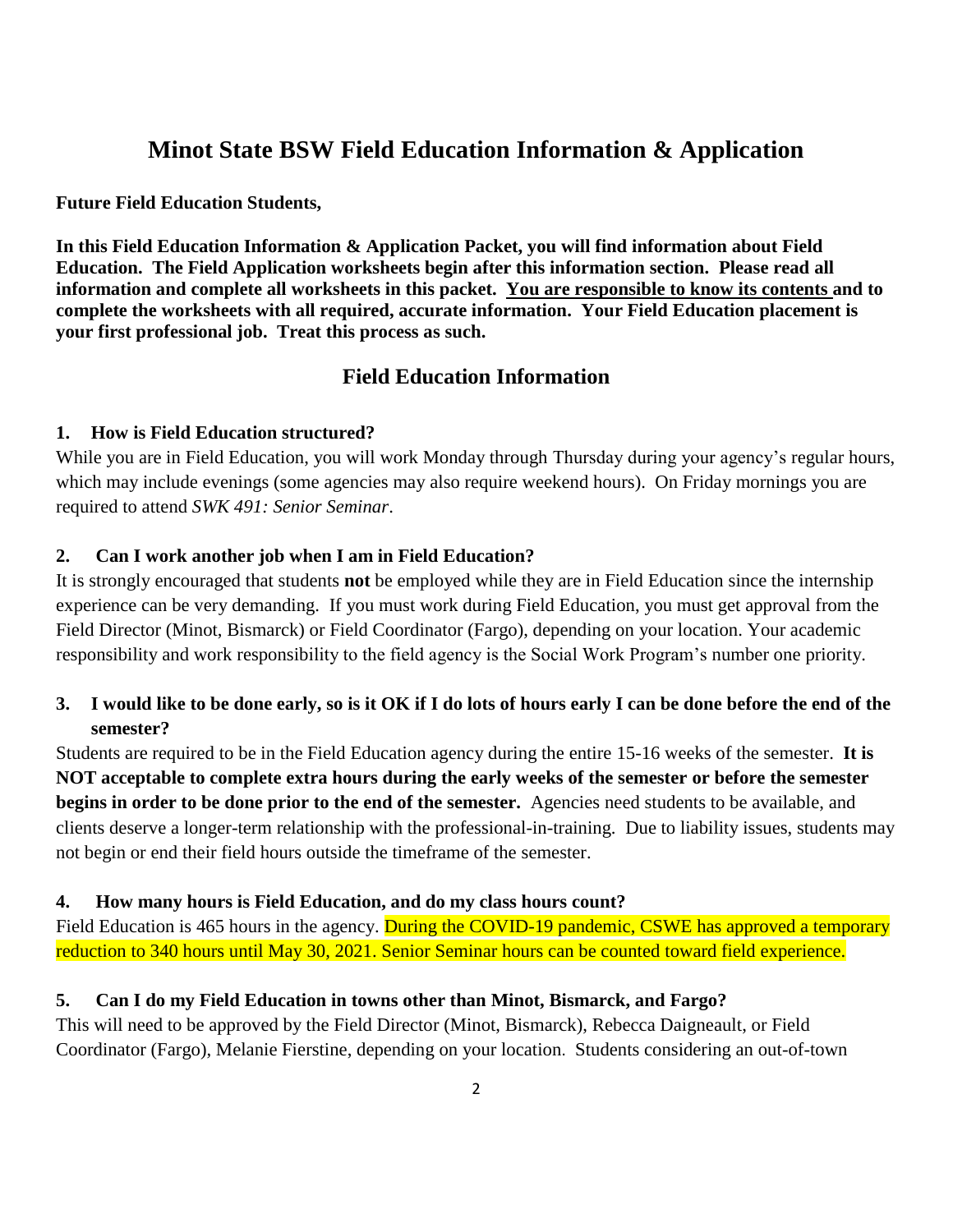placement are reminded that they are responsible for living and travel expenses and are obligated to return to their site for *SWK 491: Senior Seminar* or to plan to take the class via IVN/Pexip if available.

# **6. Can I do my Field Education in the agency in which I am currently working?**

Within the context of your current employment, a *different* work experience (than your current job) and different supervisor is required and must be approved by the Field Director (Minot, Bismarck) or Field Coordinator (Fargo), depending on your site location.

## **7. How do I know what agencies I can consider for Field Education placement?**

A list of current field placement options is available from the Field Director (Minot, Bismarck sites), or Field Coordinator (Fargo site). Students can request other options for placement, but these must be discussed with and approved by the Field Director and/or Field Coordinator. The following rules apply to all agencies:

- a. Out-of-town placement agencies and Field Instructors must meet the same criteria as those in Minot, Bismarck, or Fargo.
- b. The agency must offer a program of services to people which reflect the general purposes of the social work profession.
- c. The agency must demonstrate professional standards of practice.
- d. The agency must be interested in cooperating with the MSU Social Work Program in a joint educational venture and be willing to make appropriate agency personnel and resources available to students (including a Field Instructor who is a degreed, and preferably licensed, social worker).
- e. The agency must provide a variety of experiences and opportunities to work with client systems of different sizes and at various levels of intervention which will enable the student to achieve the essential programmatic outcomes for the Bachelor of Social Work degree at Minot State University.
- f. The agency must be willing to allow the student the opportunity to carry out social work tasks independently and under appropriate supervision so that CSWE competency-related behaviors can be effectively evaluated.
- g. Field Instructors, preferably, are licensed social workers with a BSW or MSW degree with two years postdegree social work experience (if a licensed social worker is not available as a Field Instructor, discuss your options with the Field Director or Field Coordinator, depending on your site).

# **8. I have a legal problem in my background. Will this keep me out of Field, or will I have problems getting a placement? Should I share this information?**

The Social Work Program requires you to complete documentation for a National/Federal background check and a North Dakota Child Abuse and Neglect background check before you begin your Field Education. Having something on your record does not prohibit you from doing your Field Education but it may affect which agencies are willing to interview you since some agencies have specific policies related to a person's background. Many agencies, however, have no specific prohibition. They will want to know that you have taken steps to address the problem if it appears there was one (such as treatment for chemical dependency). You can be refused field placement, however, if the offense is deemed significant or might cause harm to clients, so be sure to discuss this with the Field Director (Minot/Bismarck sites) or Field Coordinator (Fargo site).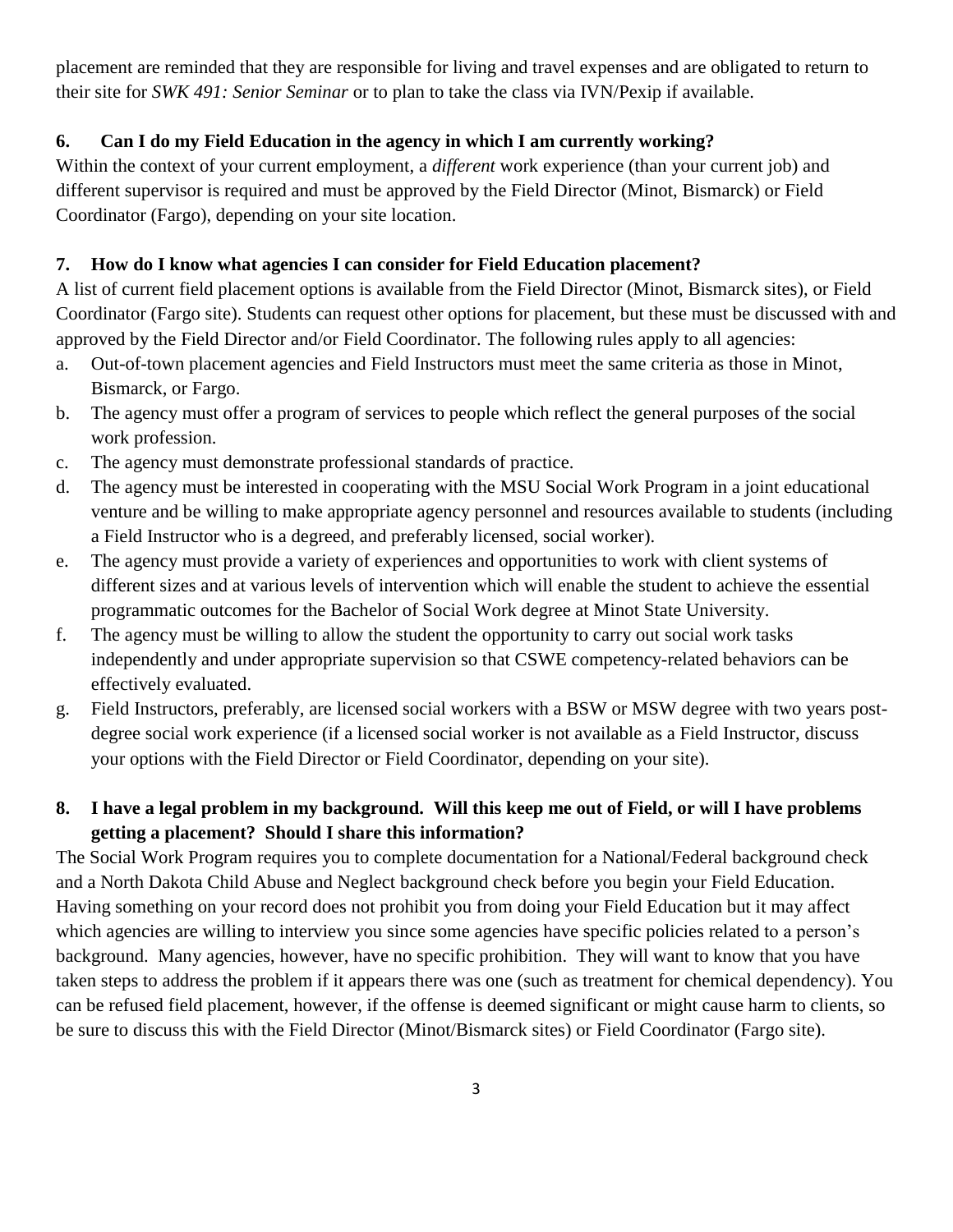When you apply for licensure, the North Dakota Board of Social Work Examiners will do a much more complete background check and will require court papers regarding any charges. It is much better to begin the process of gathering those papers now so that your licensure is not delayed. It is the student's responsibility to check with the appropriate licensing boards to determine if any past offenses will prohibit them from obtaining licensure.

## **9. Are there any other steps that agencies require before I start Field Education?**

Depending upon the agency where you do your Field Education, you may need to provide documentation as to dates, places, and times of various immunizations or be tested for tuberculosis. Some agencies that serve children run more comprehensive background checks before a student can be placed.

## **10. Can I take other classes when I am in Field Education?**

The schedule while you are in Field Education is very demanding, with Senior Seminar on Fridays. It is not recommended that you take any classes during your internship semester (although this may be discussed and approved with the Field Director or Field Coordinator, and your Field Instructor).

**If you have completely read the Field Education Information above and are ready to proceed, fill out worksheets 1-6 of the Field Education Application (below). Be sure all forms are typed, free of typos, and free of grammatical and formatting errors. Turn in all worksheets to the Field Director (Minot, Bismarck sites) [rebecca.daigneault@minotstateu.edu](mailto:rebecca.daigneault@minotstateu.edu) or Field Coordinator (Fargo site) [melanie.fierstine@minotstateu.edu](mailto:melanie.fierstine@minotstateu.edu) by the deadline and make sure each worksheet is on a separate page.**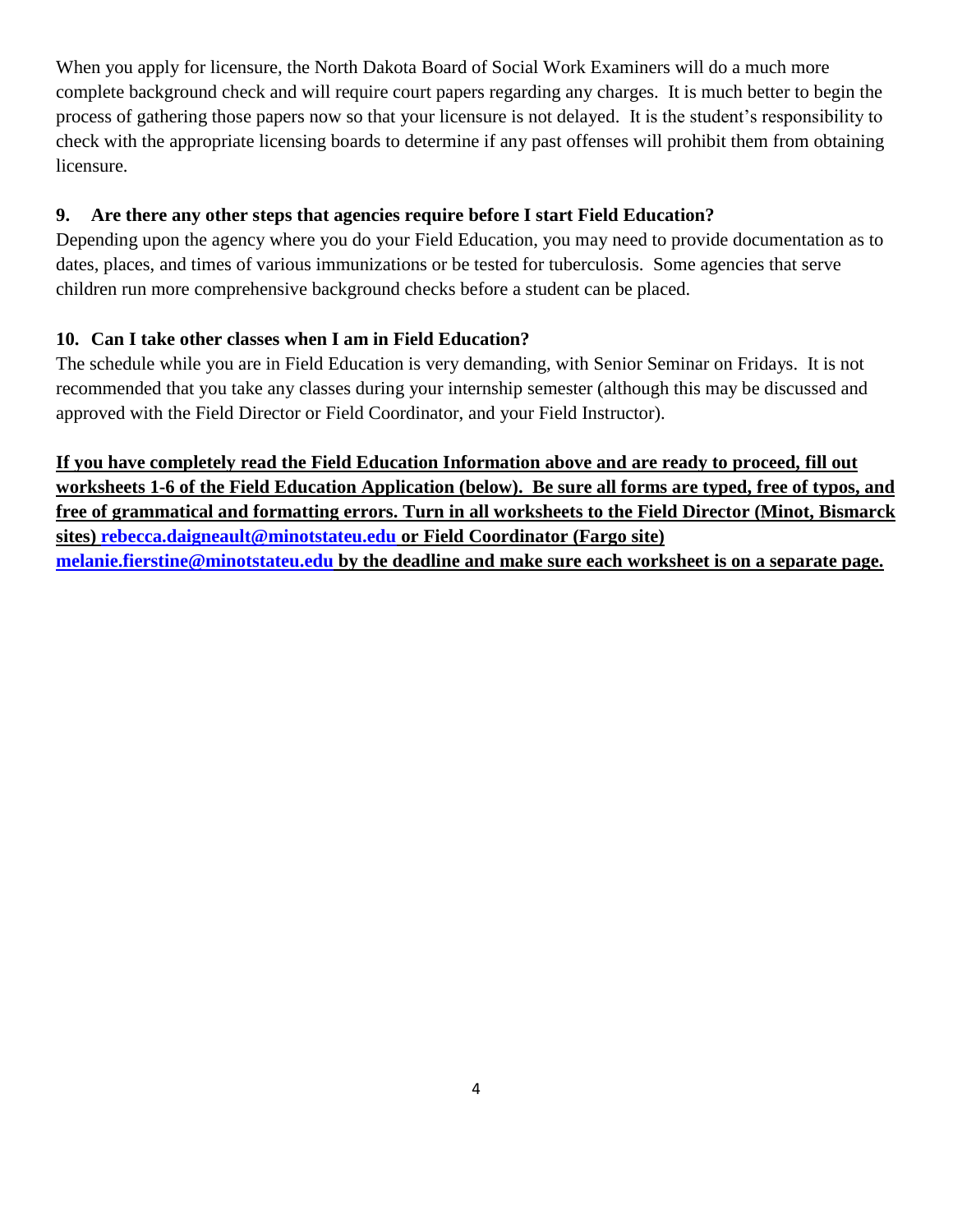

# **FIELD EDUCATION APPLICATION**

**Complete worksheets 1-7 below and submit them to the Field Director (Minot, Bismarck students) or to the Field Coordinator (Fargo students) by the deadline posted. For Minot/Bismarck students, submit completed applications in-person or by email to [Rebecca.daigneault@minotstateu.edu;](mailto:Rebecca.daigneault@minotstateu.edu) For Fargo students, submit via email to [melanie.fierstine@minotstateu.edu](mailto:melanie.fierstine@minotstateu.edu)**

**Revised Fall 2020**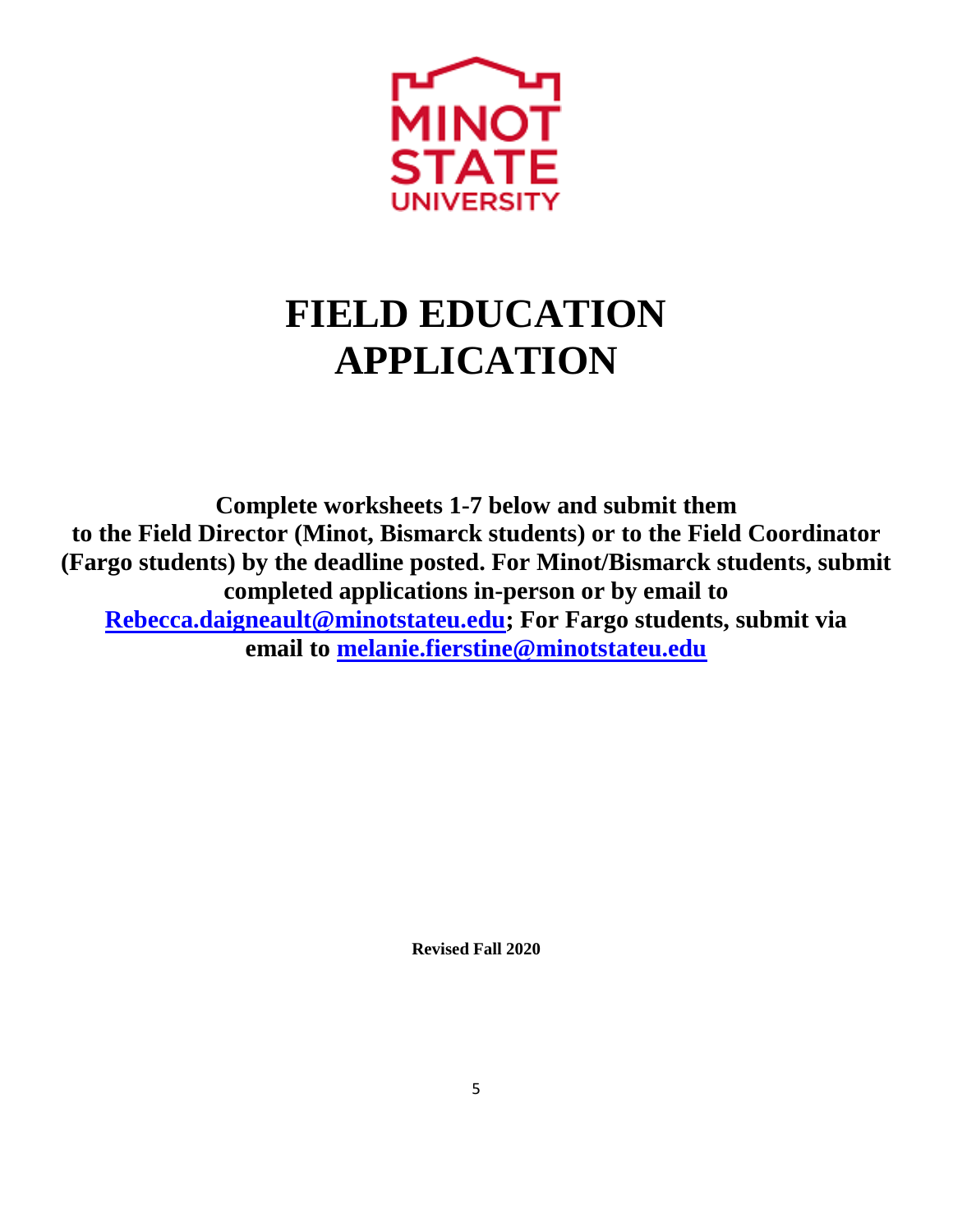# **Minot State BSW Field Application**

# **WORKSHEET #1**

Name: Student ID #:

## **PLEASE VERIFY AND CHECK THE FOLLOWING:**

| By graduation, I will have earned the minimum of<br>credits required for a degree from Minot State<br>University | I will have taken all Minot State required social<br>work courses by graduation                                                                                     |
|------------------------------------------------------------------------------------------------------------------|---------------------------------------------------------------------------------------------------------------------------------------------------------------------|
| I currently have a cumulative GPA of 2.00 or<br>above                                                            | I have a current Social Work course GPA of 2.5<br>or above<br>(See how to calculate below)                                                                          |
| $\blacksquare$ I have earned a grade of C or better in all<br>required Social Work courses taken so far          | $\blacksquare$ I have received a D or better in the liberal arts<br>and general education courses (that I have taken so<br>far) required for the social work degree |

#### **1. To calculate your current social work course GPA:**

| $A = 4$ points | Example:     |                                       |    |
|----------------|--------------|---------------------------------------|----|
|                | Bio.         |                                       | 16 |
| $B = 3$ points | $111+lab$    | $4 CR \times A (4 points) =$          |    |
|                | English      |                                       | 9  |
| $C = 2$ points | 120          | $3 CR \times B$ (3 points) =          |    |
| $D = 1$ points |              | Comm 110 $3 CR \times A$ (4 points) = | 12 |
| $F = 0$ points | <b>Total</b> |                                       | 37 |

37 points divided by 10 credits = 3.7 GPA

**2. Disability Accommodations:** If you have a disability and desire a disability related accommodation(s) for a field internship experience, you should contact the Field Director or Field Coordinator and discuss the accommodation(s) you require. You will also need to contact Minot State University's Access Services office https://www.minotstateu.edu/access\_services/ to establish eligibility for the requested accommodation(s). Once the need for an accommodation(s) has been established, you and Access Services will work with potential field agencies regarding implementation of the accommodations. Should a disability be reported after internship, there is the potential that the internship could be discontinued pending the necessary investigation of the agency's ability to provide adequate accommodation.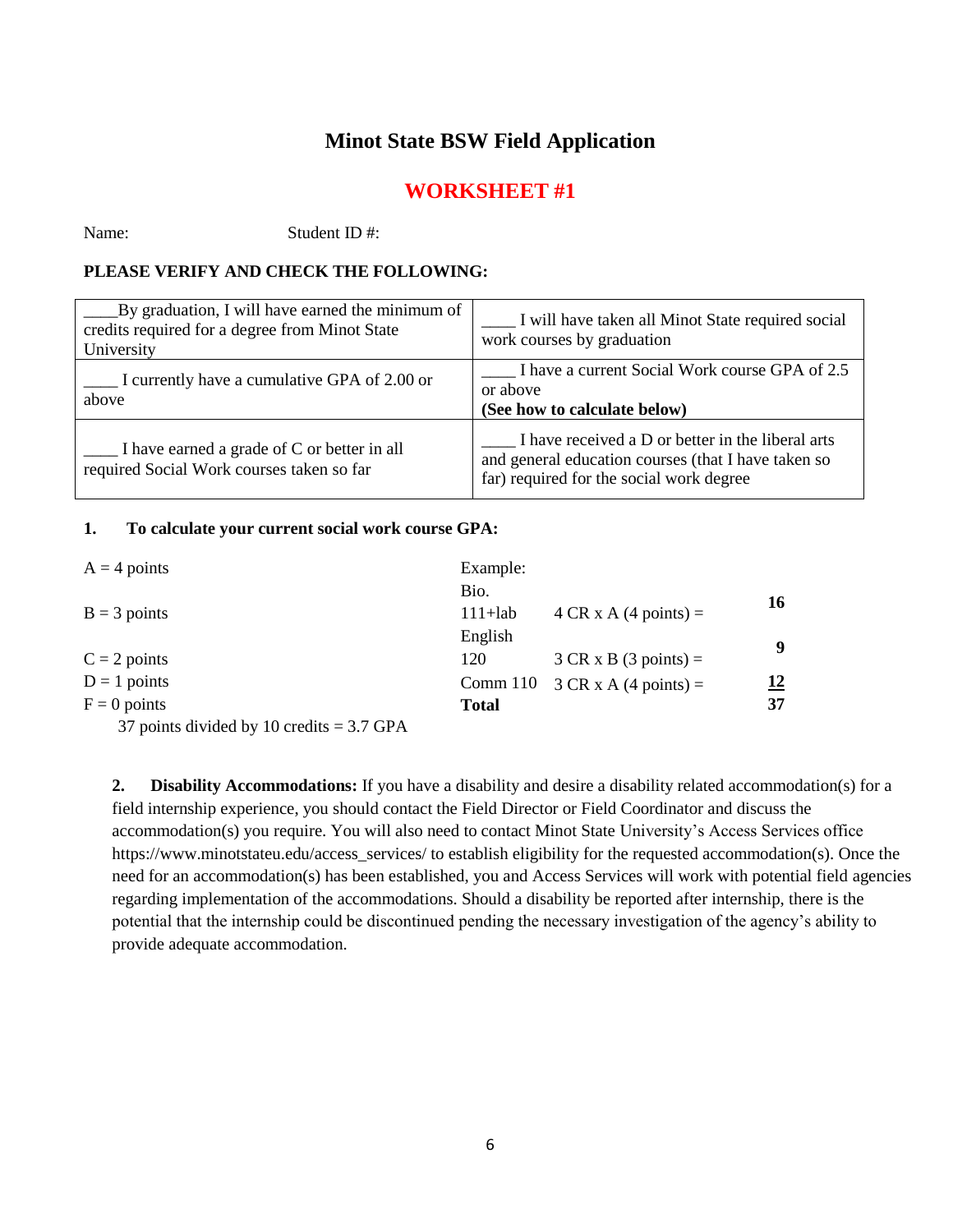# **BSW Field Application WORKSHEET #3**

| <b>Semester and Year Requesting to begin Field:</b>   |  |
|-------------------------------------------------------|--|
| Month/year of admission into the Social Work Program: |  |

## **I. Identifying Information**

| <b>Student's Name</b>                              |  |  |  |  |                                   |  | NDUS ID# |                       |  |  |
|----------------------------------------------------|--|--|--|--|-----------------------------------|--|----------|-----------------------|--|--|
| <b>Current</b><br><b>Mailing</b><br><b>Address</b> |  |  |  |  | <b>City</b>                       |  |          | <b>State</b><br>& Zip |  |  |
| <b>Current</b><br>E-mail                           |  |  |  |  | <b>Permanent email</b><br>address |  |          |                       |  |  |
| <b>Current</b><br>Phone #                          |  |  |  |  | <b>Permanent</b><br>Phone #       |  |          |                       |  |  |
| Permanent<br><b>Mailing</b><br><b>Address</b>      |  |  |  |  |                                   |  |          |                       |  |  |

# **II. Work Other Than Field Placement**

| Do you plan to work at a job other than your field placement during your internship?                                                 | Yes: | No: |  |  |  |  |  |  |  |  |
|--------------------------------------------------------------------------------------------------------------------------------------|------|-----|--|--|--|--|--|--|--|--|
| If you answered yes above:                                                                                                           |      |     |  |  |  |  |  |  |  |  |
| A. Is this job your current employment site? Yes:<br>No:<br>Please indicate the name and address of your<br>current employment site: |      |     |  |  |  |  |  |  |  |  |
| B. Please indicate the days per week and the number of hours per day you intend to work:                                             |      |     |  |  |  |  |  |  |  |  |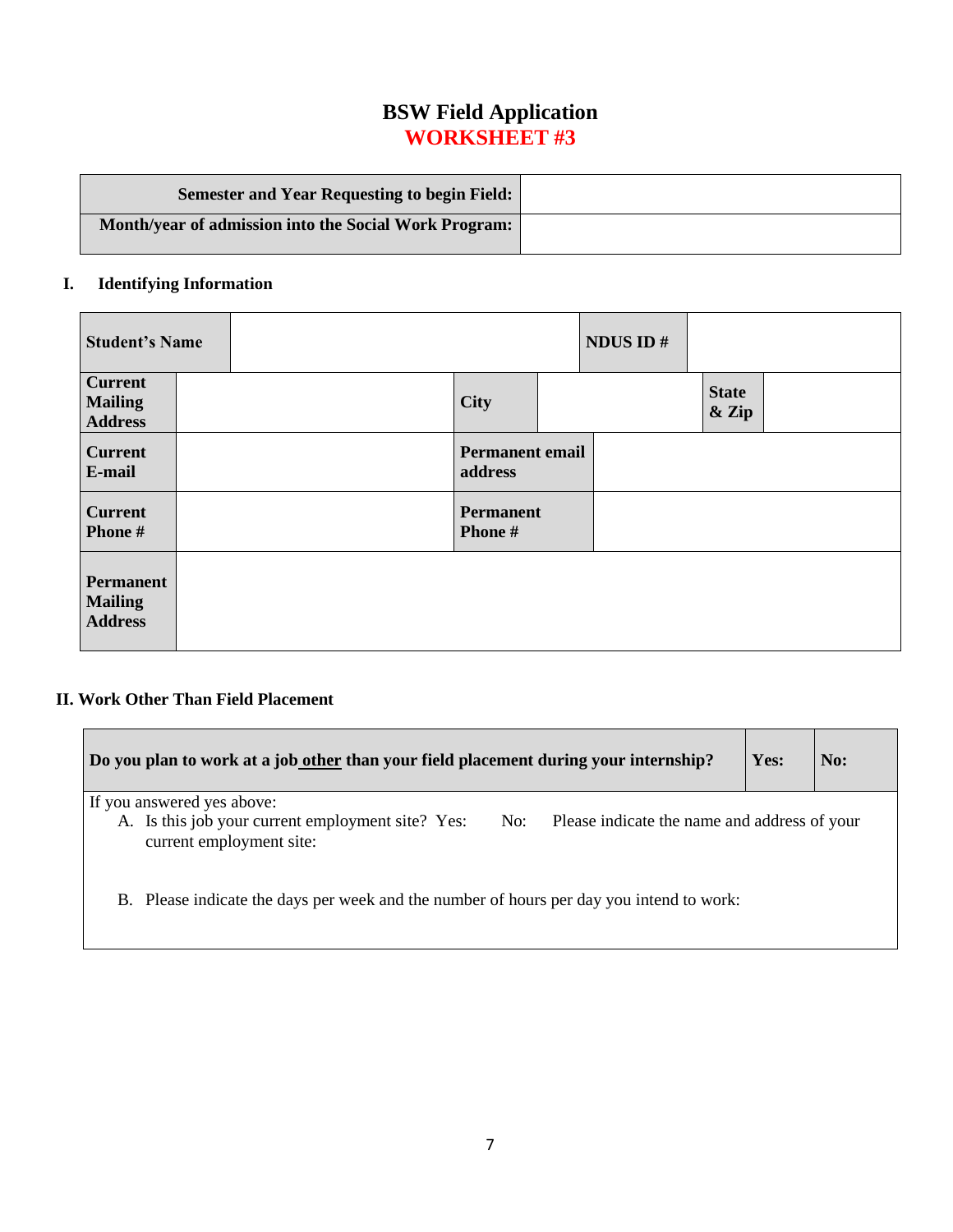## **III. Personal Profile**

**Your answers to the following questions are helpful in evaluating your readiness for Field Education and you will provide a completed copy of Worksheet 3 to your Field Instructor. Please answer each question thoroughly and thoughtfully.**

| 1. Identify your areas of professional strengths in social work knowledge, skills, and values. Where do you |  |
|-------------------------------------------------------------------------------------------------------------|--|
| think you need further growth?                                                                              |  |

**2. Describe your written communication skills:** *(How did you do on term papers and essay tests? In what areas might you need assistance in Field Education?)*

## **3. Describe your verbal communication skills:**

*(How you did in class participation, in group meetings, and in presentations. In what ways might you need assistance in Field Education?)*

**4. Describe how you have used supervision in the past (or currently) and what kind of supervision you will be looking for in Field Instruction?**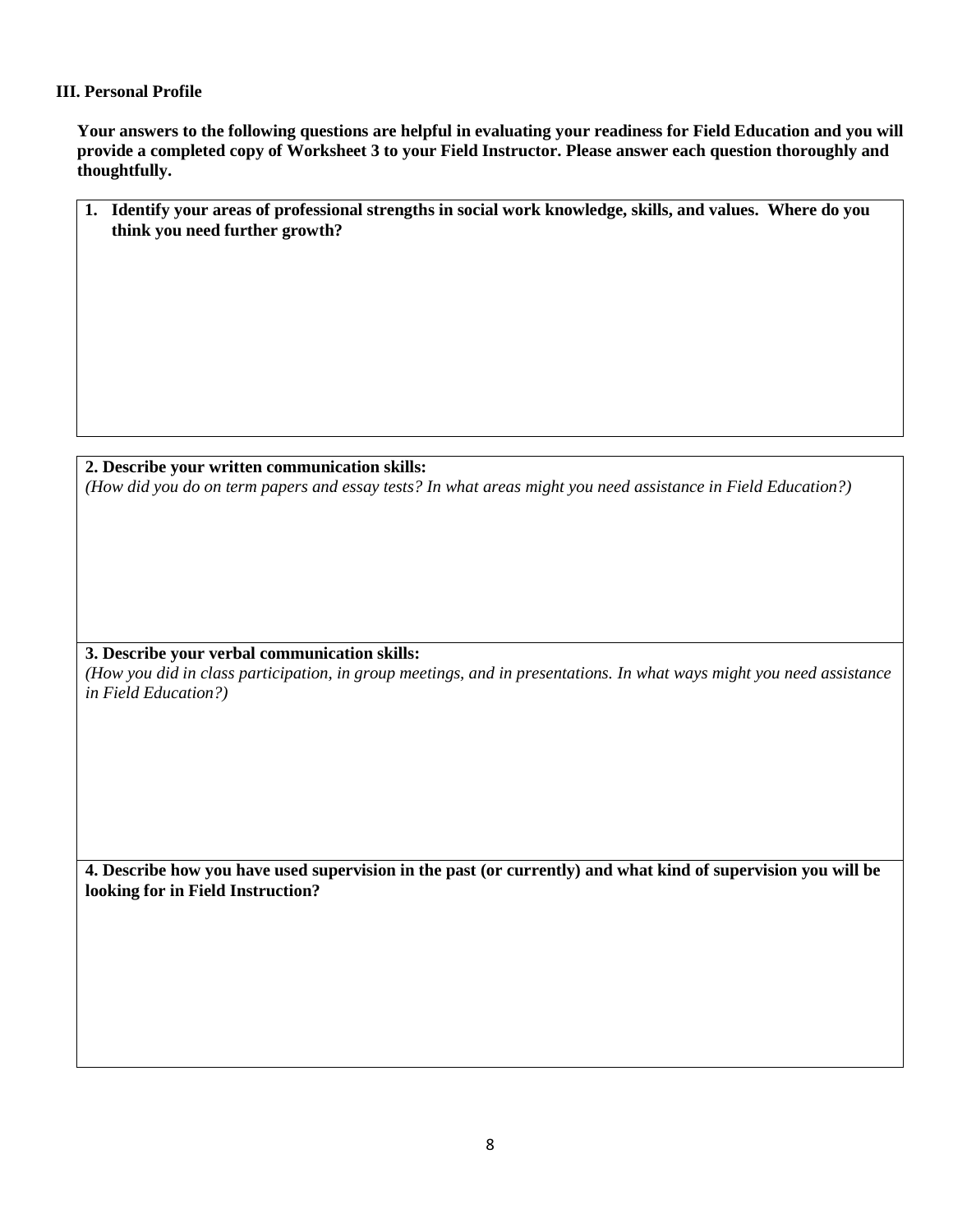## **5. Describe your work habits:**

*(How do you balance your time for school and personal activities? In what areas will you need assistance in Field Education?)*

**6. Identify and describe what you want to do with your social work degree following graduation. (e.g., what population do you want to work with? what kind of agency? where? are you interested in getting an MSW--if so, how soon after your BSW? etc.)**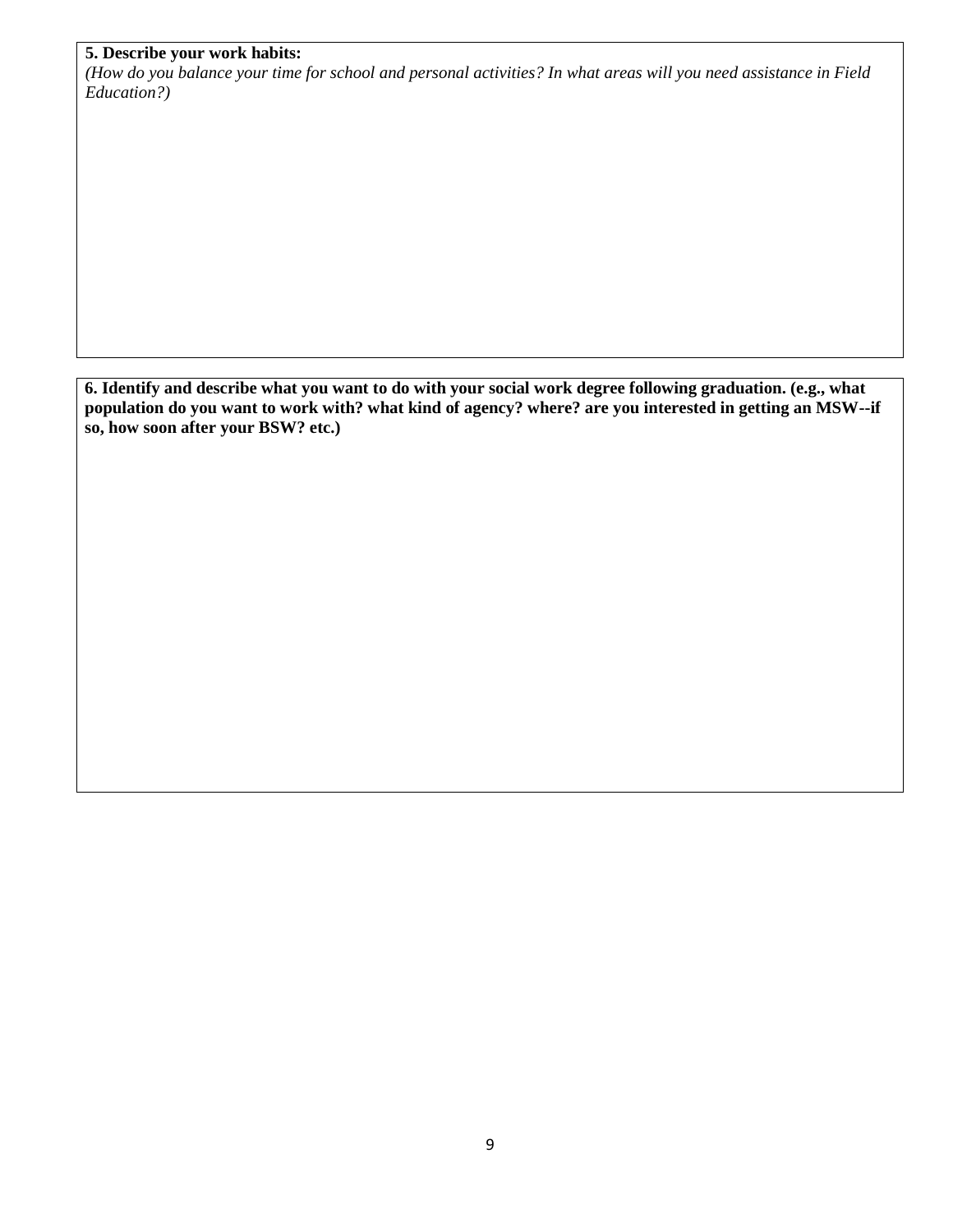# **Minot State BSW Field Application Worksheet #4 Child Abuse and Neglect Background Inquiry**

Follow this link to fill out the form <https://www.nd.gov/eforms/Doc/sfn00433.pdf> If the link doesn't work, you can access the form by going to [www.nd.gov](http://www.nd.gov/)

- On the left side there will be a button that says "Forms." Click this.
- Next to Department of Human Services click "DHS Internal."
- Click on form 433 (make sure you have the form with the most current year or it will be rejected).

On the worksheet:

1. **Under Part I:** Agency/Organization Information, insert the following information:

## **For Minot and Bismarck students:**

Rebecca Daigneault, Field Director Minot State University-Social Work Program 500 University Ave West, Memorial Hall 230J Minot, ND 58707

## **For Fargo students:**

Melanie Fierstine, Field Coordinator MSU Social Work program @ NDSU EML 277F 1310 Centennial Blvd. Fargo, ND 58102 Phone # (701) 231-9792

- 2. Fill out **Part II** with your information. **Be sure to fill out the document completely including your middle name. Check all boxes and initial them. Sign and date this form**. Incomplete forms are returned and must be redone.
- 3. DO **NOT** FILL OUT PART III.

Turn the Child Abuse & Neglect Background Inquiry form in with your Field Education application and the Field Director/Coordinator will send in these forms for all students applying for Field.

## **I have completed the steps in Worksheet 4:**

**Student Signature Date**

**\_\_\_\_\_\_\_\_\_\_\_\_\_\_\_\_\_\_\_\_\_\_\_\_\_\_\_\_\_\_ \_\_\_\_\_\_\_\_\_\_\_\_\_\_\_\_\_\_\_\_\_**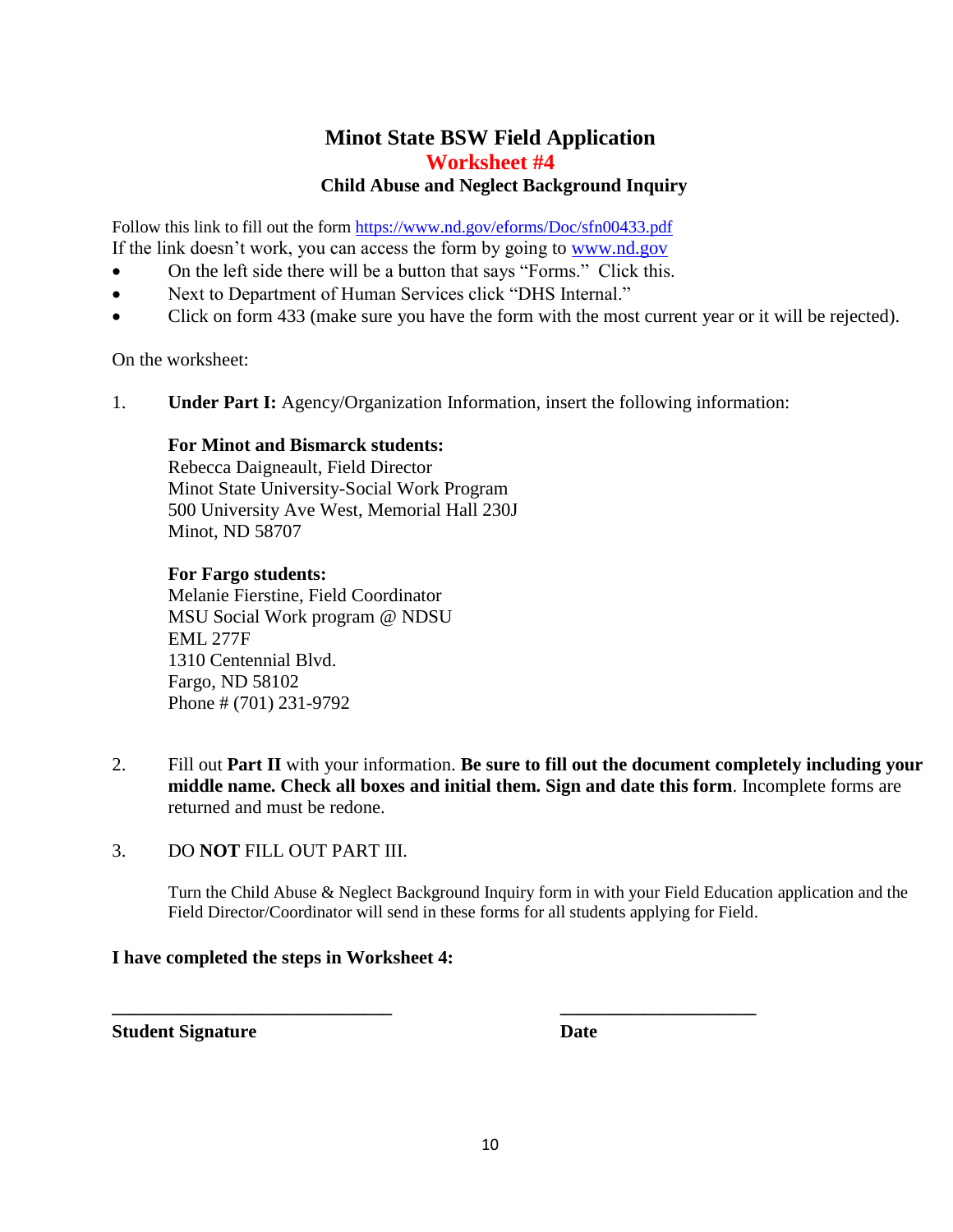# **Minot State BSW Field Application**

# **Worksheet #5**

## **National/Federal Background Check**

## **Fargo students:**

Click on this link and follow the directions <https://portal.castlebranch.com/NB49>

## **Minot/Bismarck students:**

Click on this link and follow the directions: <https://portal.castlebranch.com/IJ75>

This will cost you either \$39.00 (Fargo students) or \$49.00(Minot/Bismarck students) and is a comprehensive Federal, National background check. Once you have completed it online, the Field Coordinator will receive a copy from CastleBranch and can print it out for your file (and your field placement agency at your request).

Everyone needs to have a **FEDERAL, NATIONWIDE** background check completed!

**\_\_\_\_\_\_\_\_\_\_\_\_\_\_\_\_\_\_\_\_\_\_\_\_\_\_\_\_\_\_ \_\_\_\_\_\_\_\_\_\_\_\_\_\_\_\_\_\_\_\_\_**

**I have completed the steps in Worksheet 5:**

**Student Signature Date**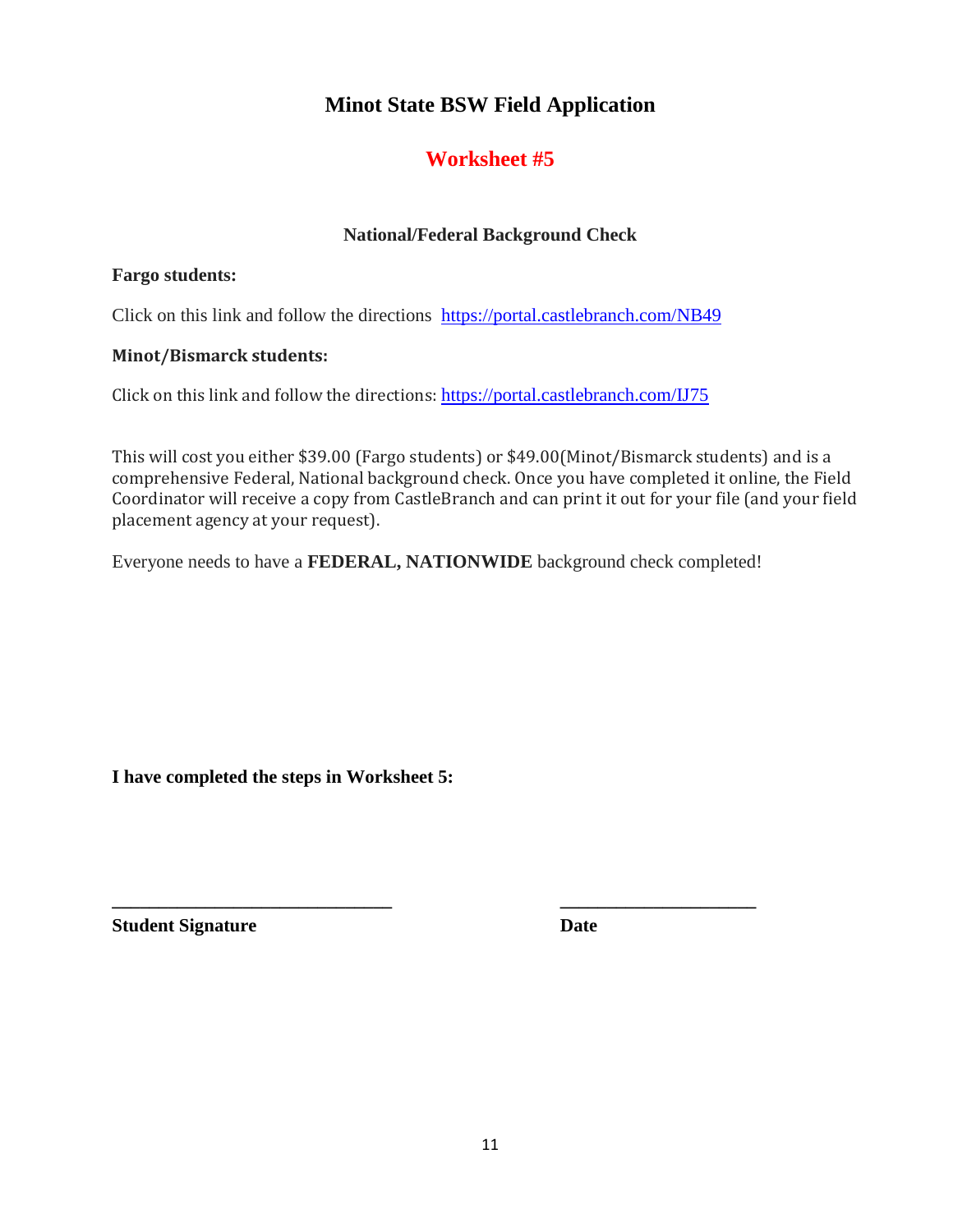# **Worksheet #6 SOCIAL WORK STUDENT CODE OF CONDUCT**

*Social work is a profession whose members are required to adhere to standards advanced by the National Association of Social Workers (NASW). Social work students are expected to also meet standards advanced by the Council on Social Work Education (CSWE). The following behavioral expectations of students are adapted from the NASW Code of Ethics and CSWE's accreditation standards for programs of social work education.*

- 1. The social work student is expected to maintain high standards of personal conduct and act in accordance with the highest standards of integrity.
- 2. The social work student must not engage in any form of discrimination based on an individual's race, ethnicity, gender, sexual orientation, age, religion, or other personal characteristics, beliefs, status, or conditions.
- 3. The social work student will uphold and advance the values, ethics, and mission of the profession.
- 4. The social work student has read and agrees to abide by the NASW Code of Ethics and the Minot State University Student Conduct Policy.
- 5. The social work student is expected to treat fellow students, faculty, supervisors, and staff with regard for individual worth and dignity, and advanced by mutual participation, acceptance, confidentiality, honesty, and responsible handling of conduct (2015 EPAS).
- 6. The social work student engaged in service delivery holds as primary his or her responsibility to clients.
- 7. The social work student must respect the privacy of clients and hold in confidence all information obtained during professional service.
- 8. The social work student must not participate in, condone, or be associated with dishonesty, fraud, deceit, or misrepresentation.
- 9. The social work student engaged in study and research must be guided by the conventions of scholarly inquiry.
- 10. The social work student will continue his or her professional development through regular self-assessment of academic and personal aptitude and performance.
- 11. The social work student will continue his or her professional development through regular faculty assessment of academic and professional aptitude and performance.
- 12. The social work student will give his or her faculty advisor permission to discuss the progress in the social work program with the director, dean, other social work faculty members, and field instructors.
- 13. The social work student must adhere to commitments made to the Minot State University social work program.

**Please sign below to show your willingness to abide by this Code:**

Signature: Date: